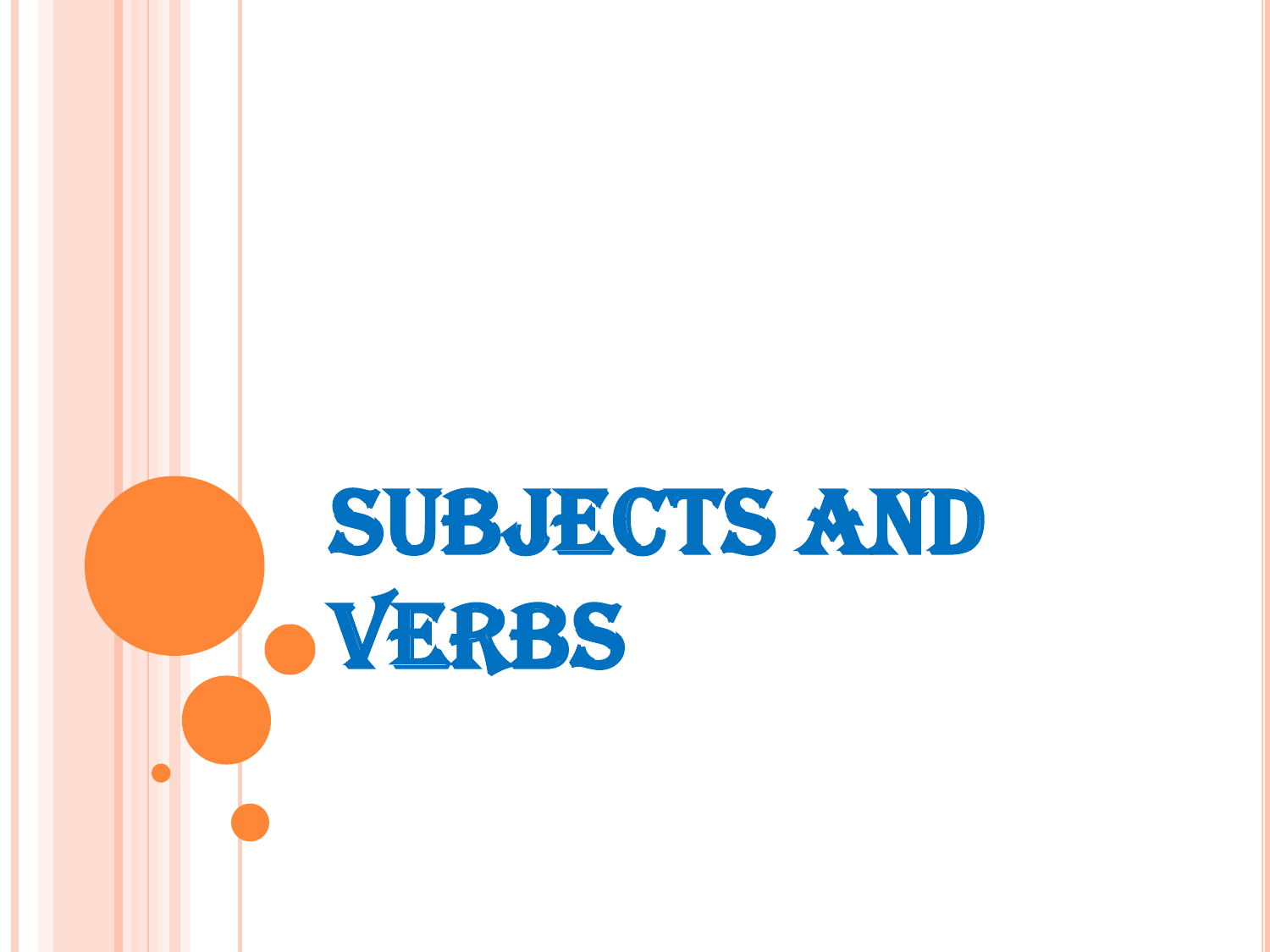- A sentence in English must have at least one subject and one verb.
- You have to make sure that the subject is agree with the verb.

| Subject    | To be     | <b>Verb</b> |
|------------|-----------|-------------|
|            | Am        | Singular    |
| You        | Are       | Singular    |
| We         | Are       | Plural      |
| They       | Are       | Plural      |
| <b>She</b> | <b>Is</b> | Singular    |
| He         | Is        | Singular    |
| It         | Is        | Singular    |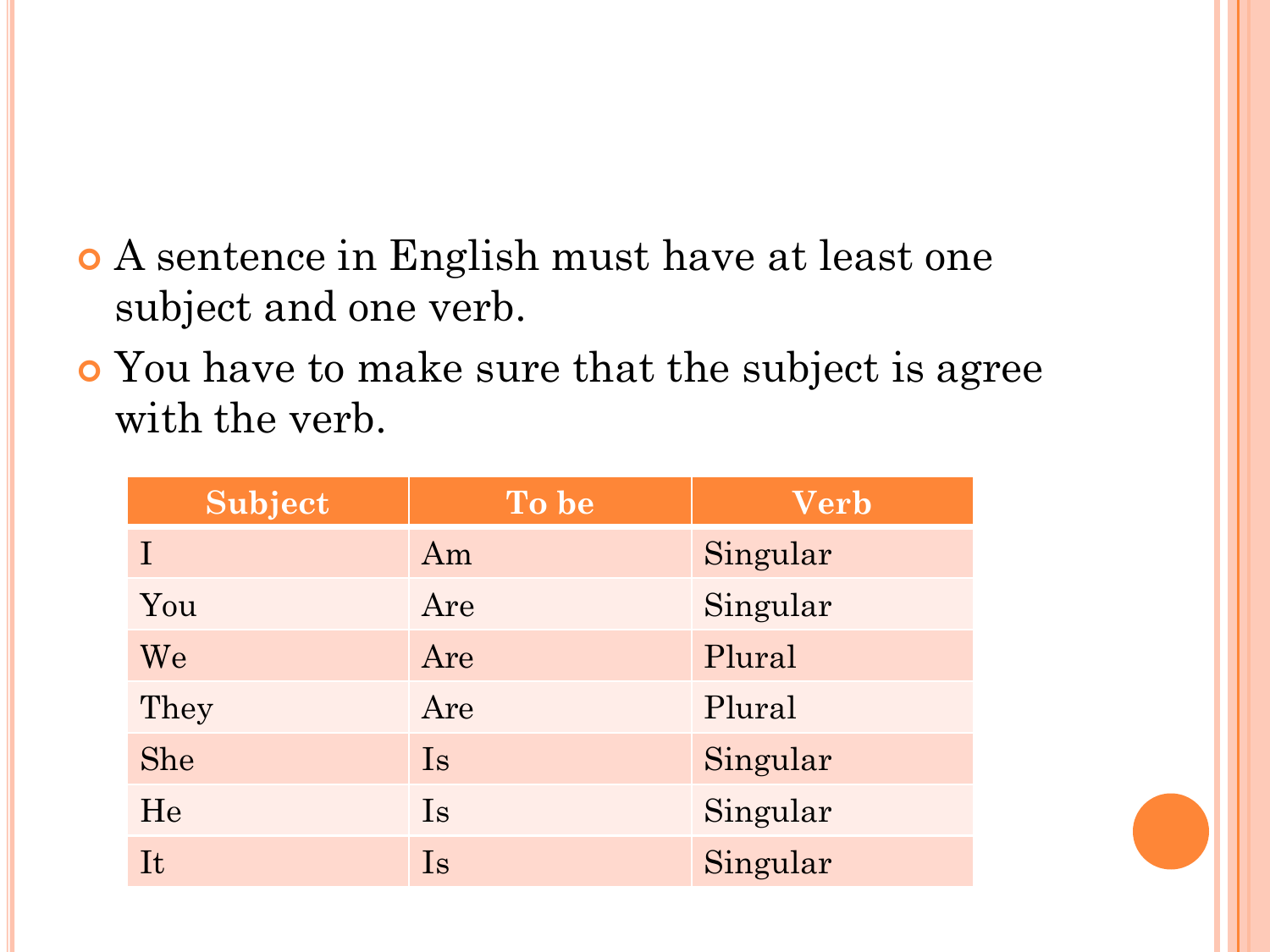### **EXAMPLE:**

.................was backed up for miles on the free way.

- A. Yesterday
- B. In the morning
- c. Traffic
- D. Cars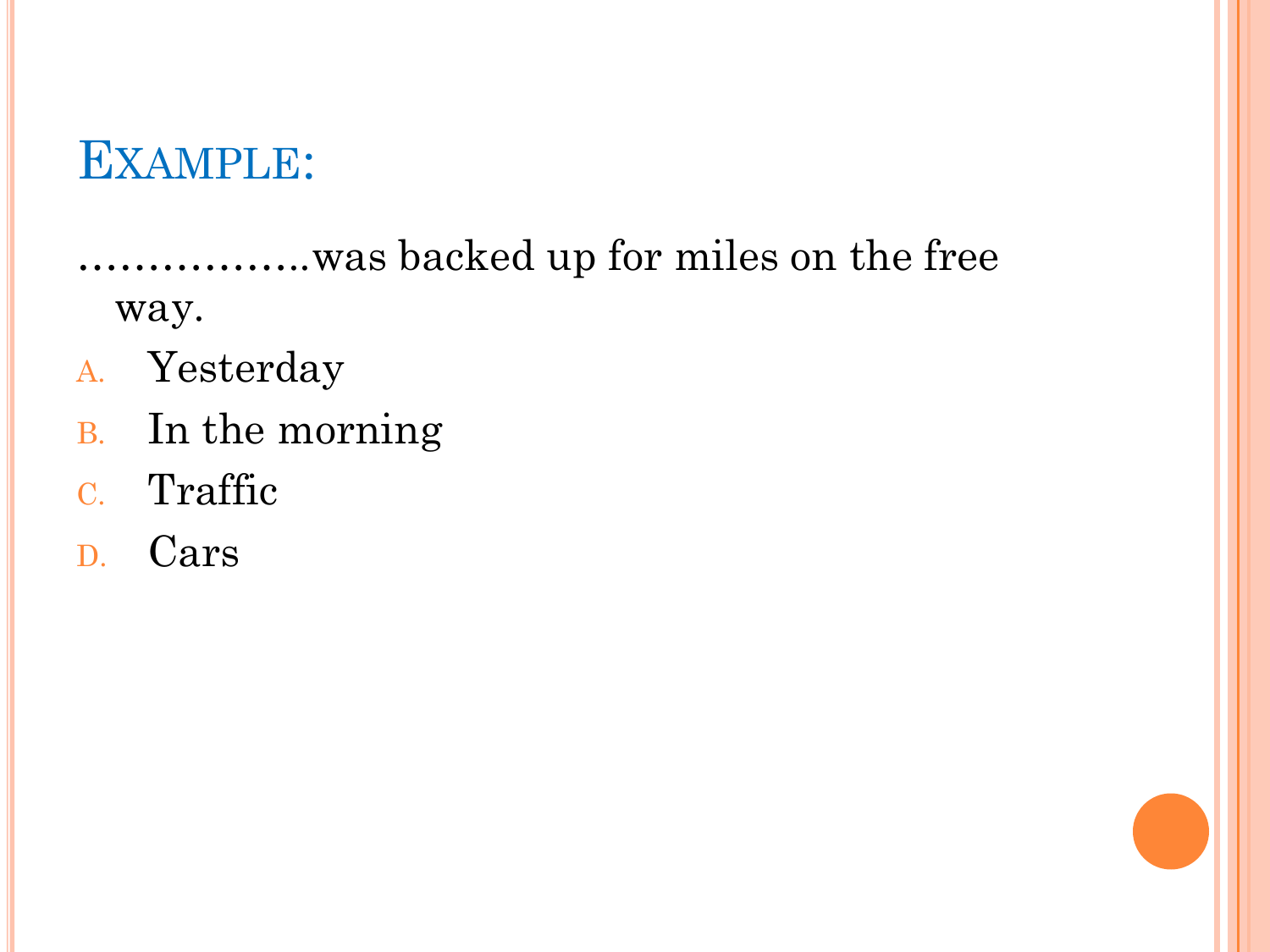### EXERCISE:

Last week went fishing at the nearby mountain lake. 2. A schedule of the day's events can be obtained now.  $\vert$ 3. A job on the day shift or the night shift available.  $\|4$ . The new program has provides a variety of applications. 5. The box can be opened only with a special screwdriver. 6. The text for history class it contains more than ten chapters. 7. Ana study very hard for the mathematics exam. 8. Departure before dawn on a boat in the middle of the harbor. 9. Yesterday found an interesting article on pollution. 10. The new machine is processes 50 percent of the product.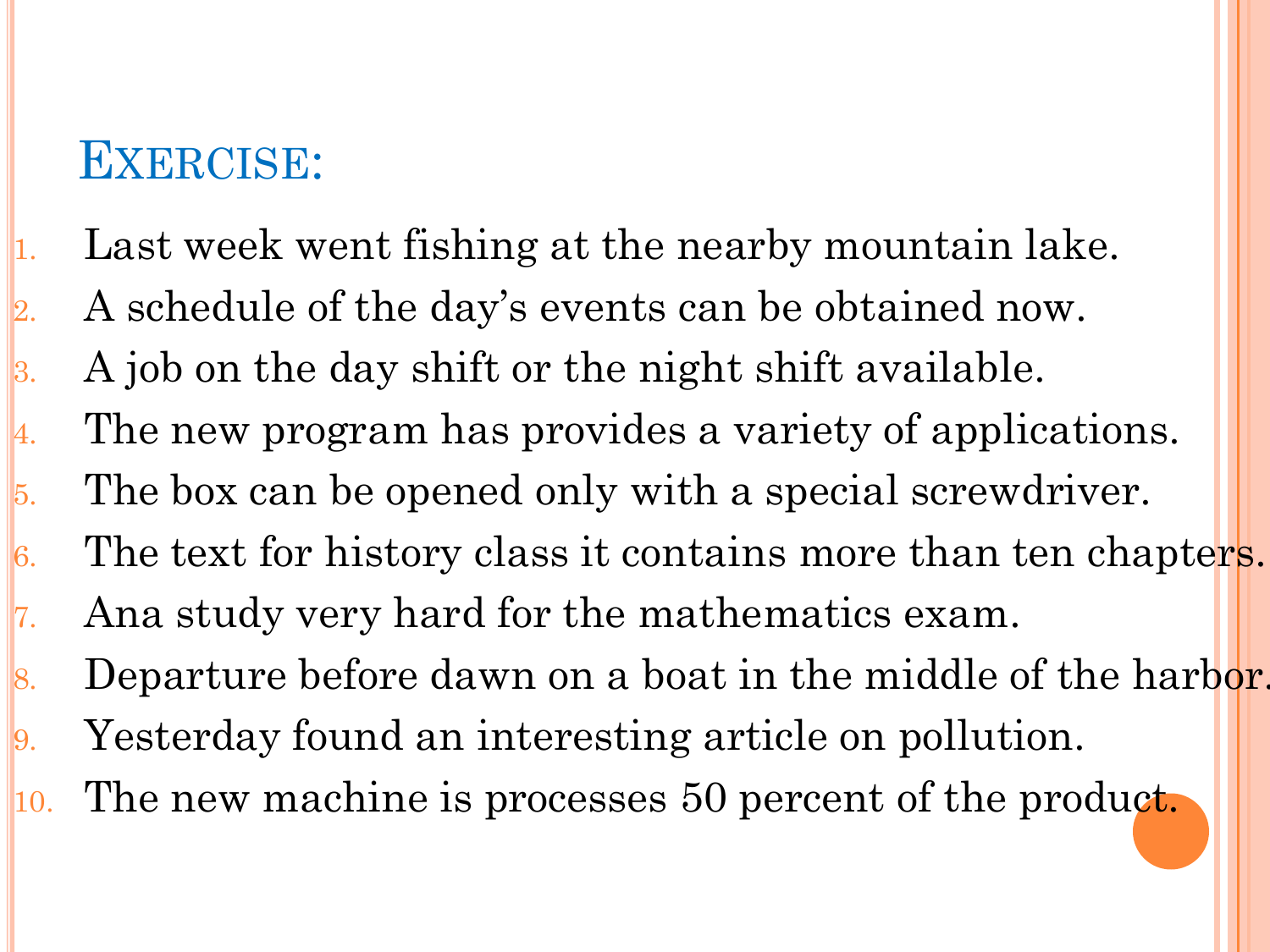# OBJECTS OF PREPOSITIONS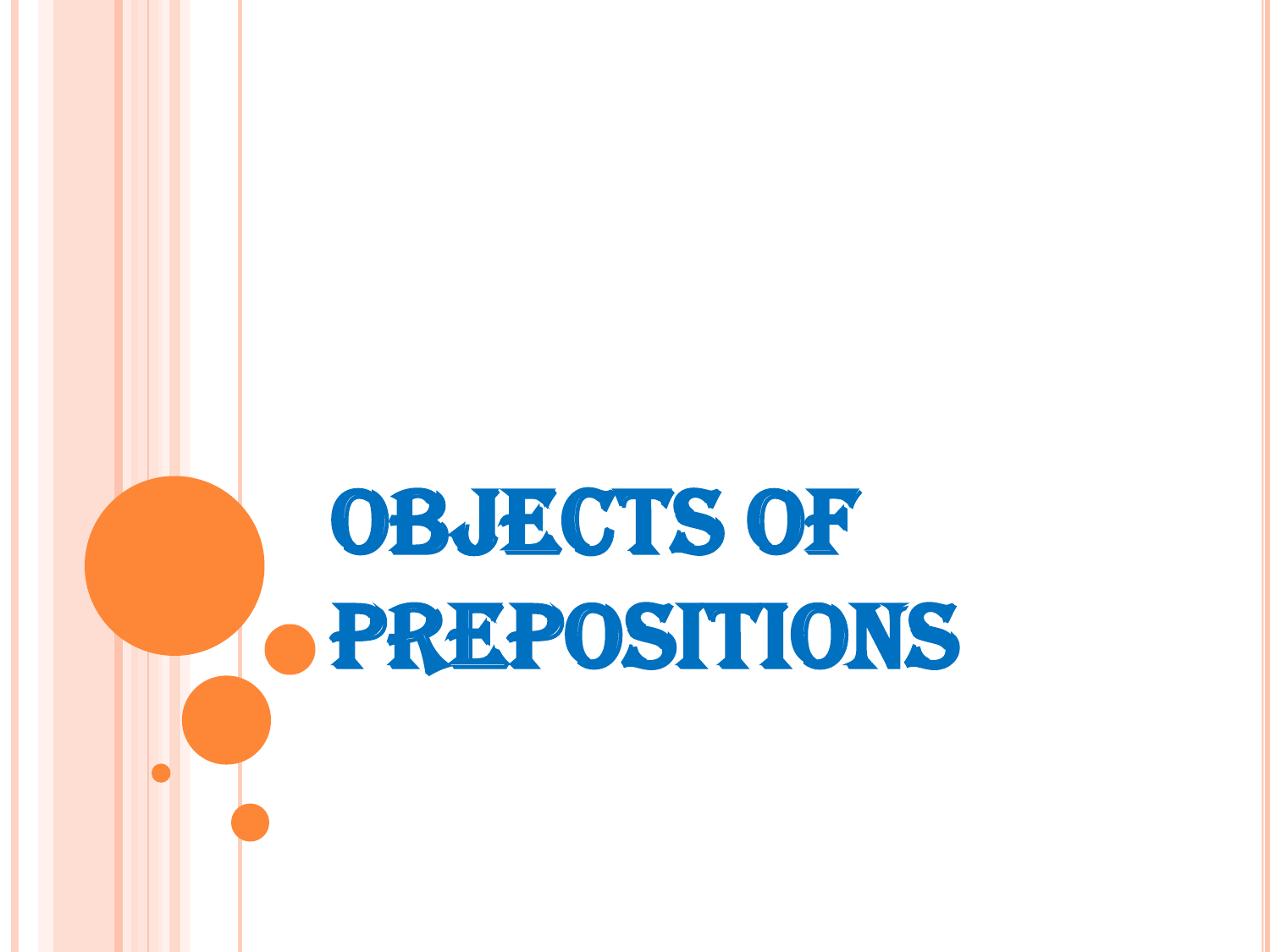- An object of a preposition is a noun or a pronoun that comes after a preposition, such as *in, at, of, to, by, behind, on,* and so on , to form a prepositional phrase.
- An object of a preposition can cause confusion in structure of sentence because it can be mistaken for the subject of a sentence.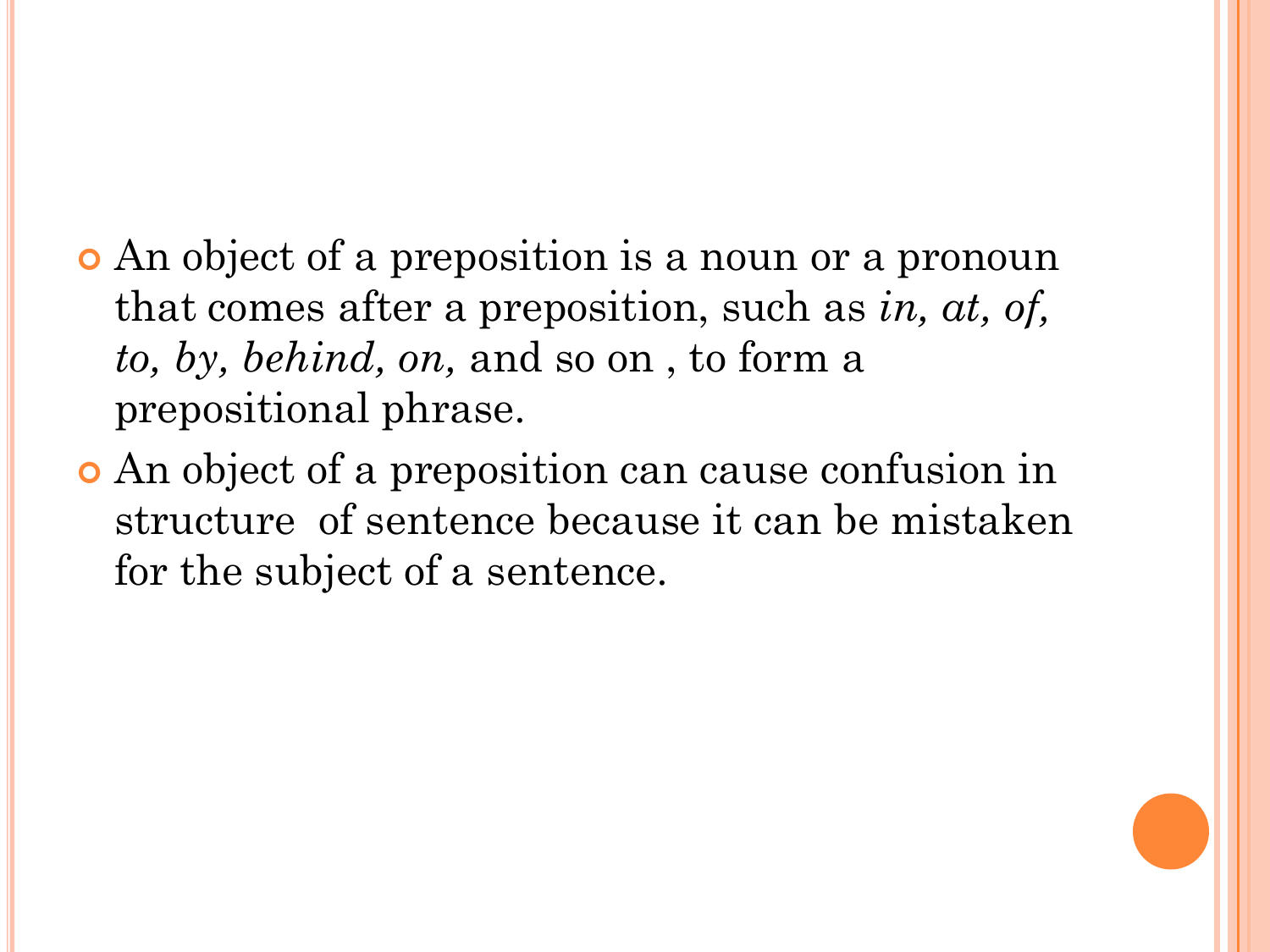### EXAMPLE:

### With his friend...............found the movie theater.

- A. has
- B. he
- c. later
- D. when